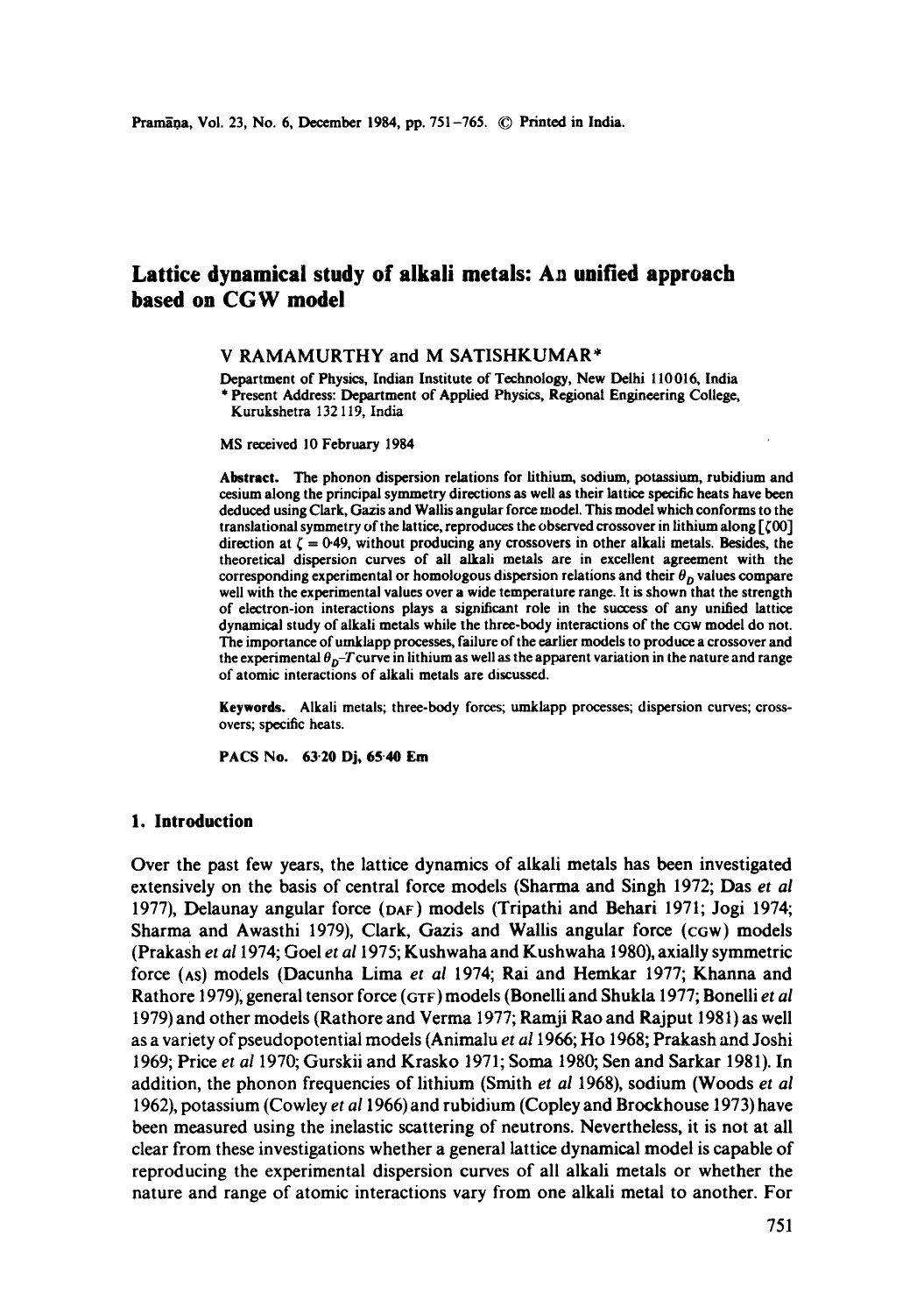instance, all the phenomenological models mentioned above reproduce the experimental phonon frequencies of sodium and potassium along the principal symmetry directions but fail to produce a crossover in lithium along the  $[00]$  direction. Other models (Sharan *et al* 1973; Singh *et al* 1976; Gohel and Jani 1979) which produce a crossover in lithium, would produce similar crossovers along the  $[0.00]$  direction in sodium and potassium. Even some of the pseudopotential models (Ho 1968; Prakash and Joshi 1969; Gurskii and Krasko 1971; Soma 1980; Sen and Sarkar 1981) have not succeeded in reproducing the crossover in lithium. Besides, the experimental phonon frequencies of rubidium have not been reproduced at several wavevectors and polarizations by many force constant models (Sharma and Singh 1972; Cavalheiro and Shukla 1974; Goel and Dayal 1977; Khanna and Rathore 1979) while those of cesium are not available to judge the capability of the other models (Sharma and Singh 1972; Jogi 1974; Sharma and Awasthi 1979).

On the contrary, the degree of homology exhibited by the experimental phonon frequencies of lithium, sodium, potassium and rubidium is not consistent with any variation in the nature and range of their interatomic forces. Ramamurthy and Satishkumar (1978, 1980) have shown by analysing these phonon frequencies that the observed crossover of the  $\lceil \zeta 00 \rceil$  branches in lithium is not an anomalous property, but manifests itself only in alkali metals of smaller atomic mass and interatomic distance while it degenerates into overlapping in others. For the first time, these authors (Ramamurthy and Satishkumar 1981) have deduced a reliable set of phonon frequencies of cesium along the principal symmetry directions which are homologous with the corresponding experimental frequencies of other alkali metals. Besides, Ramamurthy and Singh (1978) and Satishkumar (1981 ) have succeeded in reproducing the crossover in lithium with a large positive value of the electron gas constant,  $C'$  by making use of five constant and six constant As models, respectively. These models which satisfy the symmetry requirements of the lattice did not produce a crossover of dispersion curves in any other alkali metal. On the other hand, the crossovers produced by the previous models (Sharan *et a11973;* Singh *et a11976;* Gohel and Jani 1979) with a negative  $C'$  value are a consequence of artificially matching the results of a phenomenological model with no translational symmetry with those of experiments which conform with the symmetry of the lattice and hence have no physical significance (Ramamurthy and Neelakandan 1977).

In order to ascertain the differences in the nature and range of their interatomic forces as well as to understand the circumstances under which the dispersion curves of an alkali metal crossover, it is of crucial importance to investigate the lattice dynamics of all alkali metals using a model which is consistent with the translational symmetry requirements of a lattice. A detailed analysis of various lattice dynamical models has established that the CGW model which incorporates some three-body interactions, is unique and not equivalent to any other model (Ramamurthy 1982). The present authors have therefore made use of a cGw model which includes the volume forces separately, to investigate the lattice dynamics of all alkali metals and to determine whether the three-body interactions are in any way responsible for the observed crossover in lithium. This paper describes an unified approach to phonon dispersion relations and lattice specific heats of alkali metals and reveals the nature of the interatomic forces responsible for a crossover of dispersion curves along the  $[000]$ direction.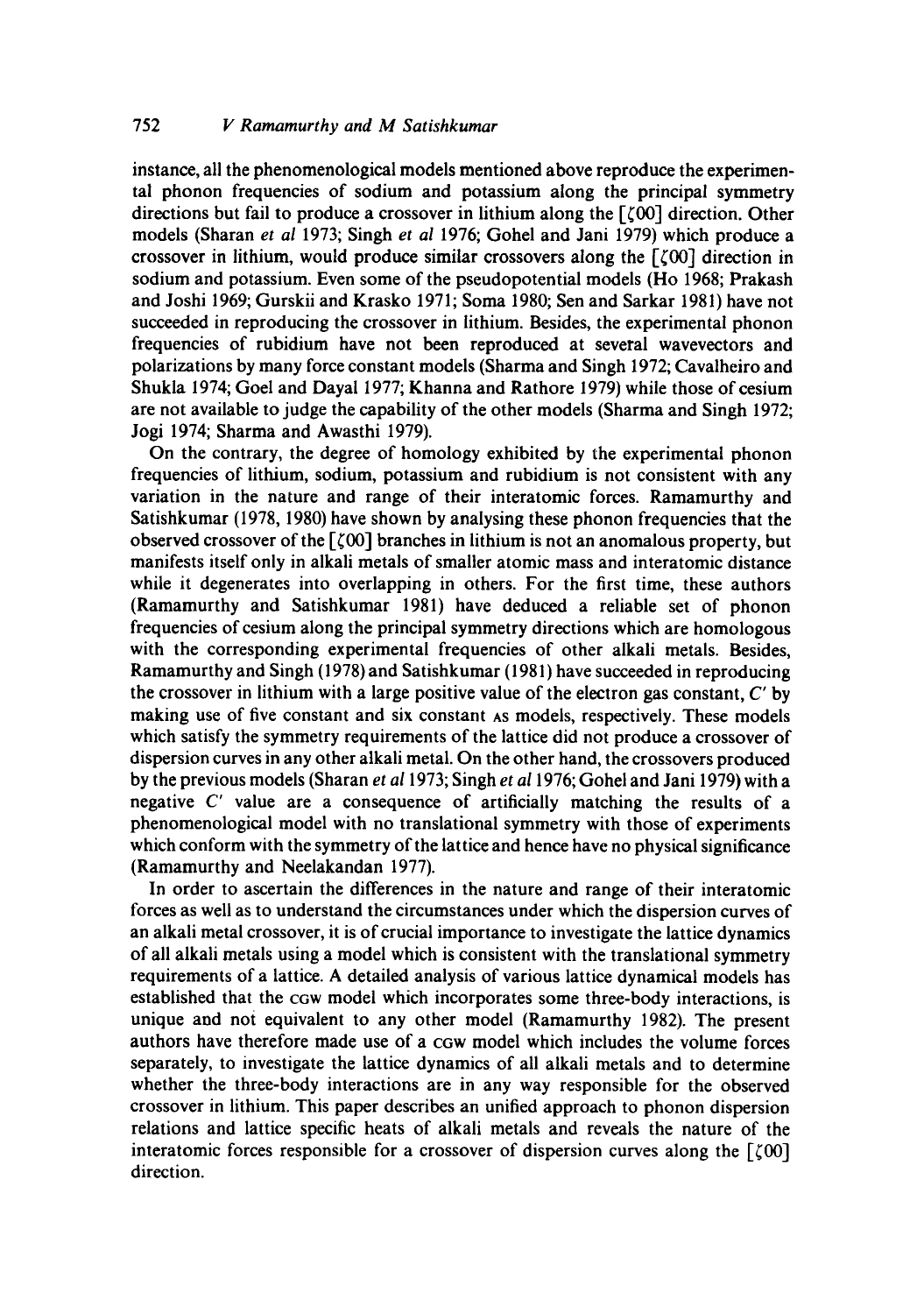## **2. Theory**

#### 2.1 *Secular determinant*

The secular determinant for the phonon frequencies of the crystal is

$$
|D(\mathbf{q}) - \omega_{\mathbf{q}}^2 \hat{I}| = 0,\tag{1}
$$

where  $\omega_q$  is the phonon frequency associated with the wavevector, q and  $\hat{I}$  is a 3  $\times$  3 unit matrix. Assuming that the atomic interactions in alkali metals could be expressed in terms of central, angular and volume forces, the dynamical matrix  $D(q)$  is split into three parts as

$$
D(\mathbf{q}) = D^r + D^l + D^e,\tag{2}
$$

where  $D'$  and  $D'$  represent the contributions arising from central and angular forces, respectively, to the short range ion-ion interactions and  $D<sup>e</sup>$  represents the contributions from volume forces to the long range electron-ion interactions. If the range of the central force interactions is extended up to third nearest neighbours, the elements of the matrix D', obtained by straightforward calculations, could be written as

$$
MD'_{xx} = \frac{8}{3}\beta_1 [1 - C_x C_y C_z] + 4\beta_2 S_x^2 + 2\beta_3 [2 - C_{2x}(C_{2y} + C_{2z})],
$$
  
\n
$$
MD'_{xy} = \frac{8}{3}\beta_1 S_x S_y C_z + 2\beta_3 S_{2x} S_{2y},
$$
\n(3)

where  $S_x = \sin (q_x a/2)$ ,  $S_{2x} = \sin (q_x a)$ ,  $C_x = \cos (q_x a/2)$  and  $C_{2x} = \cos (q_x a)$  etc., M is the mass of the ion,  $\beta_n$  is the nth neighbour central force constant and a is the lattice parameter.

Angular forces in the cow model (Clark *et al* 1964) arise from the resistance of the angles of a triangle formed by joining three lattice points to deformation and are invariant under rigid body rotations. The total angular energy, however, should include the self-consistent set of triangles comprised of all combinations of interatomic distances up to the largest one considered. If the range of these interactions is restricted to the first three neighbours, the isosceles triangles of types I and II and the equilateral triangles of type III, formed by joining an atom with its first neighbours separated by second neighbour distance, first and second neighbours separated by first neighbour distance and third neighbours separated by third neighbour distance, respectively, constitute a complete set. There are, with reference to an atom at the origin, 12 triangles of type I, 24 triangles each of types II and III in this set. The first, second and third neighbour distances subtend angles  $\theta_2$ ,  $\theta_1$  and  $\theta_3$ , respectively, in these triangles. The elements of the matrix  $D^1$ , obtained by summing over these three angles in the set are given by (Satishkumar 1983)

$$
MD_{xx}^{l} = \frac{8}{3}(4\gamma_{1} + 6\gamma_{2})[1 - C_{x}C_{y}C_{z}] + \frac{8}{3}\gamma_{1}[4S_{x}^{2} - S_{y}^{2} - S_{z}^{2}] + 4\gamma_{2}[S_{y}^{2} + S_{z}^{2}] + 3\gamma_{3}[3 - C_{2x}C_{2y} - C_{2y}C_{2z} - C_{2z}C_{2x}],
$$
  
\n
$$
MD_{xy}^{l} = -\frac{8}{3}(2\gamma_{1} - 3\gamma_{2})S_{x}S_{y}C_{z} + \frac{3}{2}\gamma_{3}S_{2x}S_{2y},
$$
\n(4)

where  $\gamma_n$  is the angular force constant associated with the angle  $\theta_n$ . These force constants have been divided by a normalizing factor  $3a^2/4$ , in order to make them dimensionally equal to the central force constants.

The volume forces which owe their origin to the presence of condu, the exectrons, are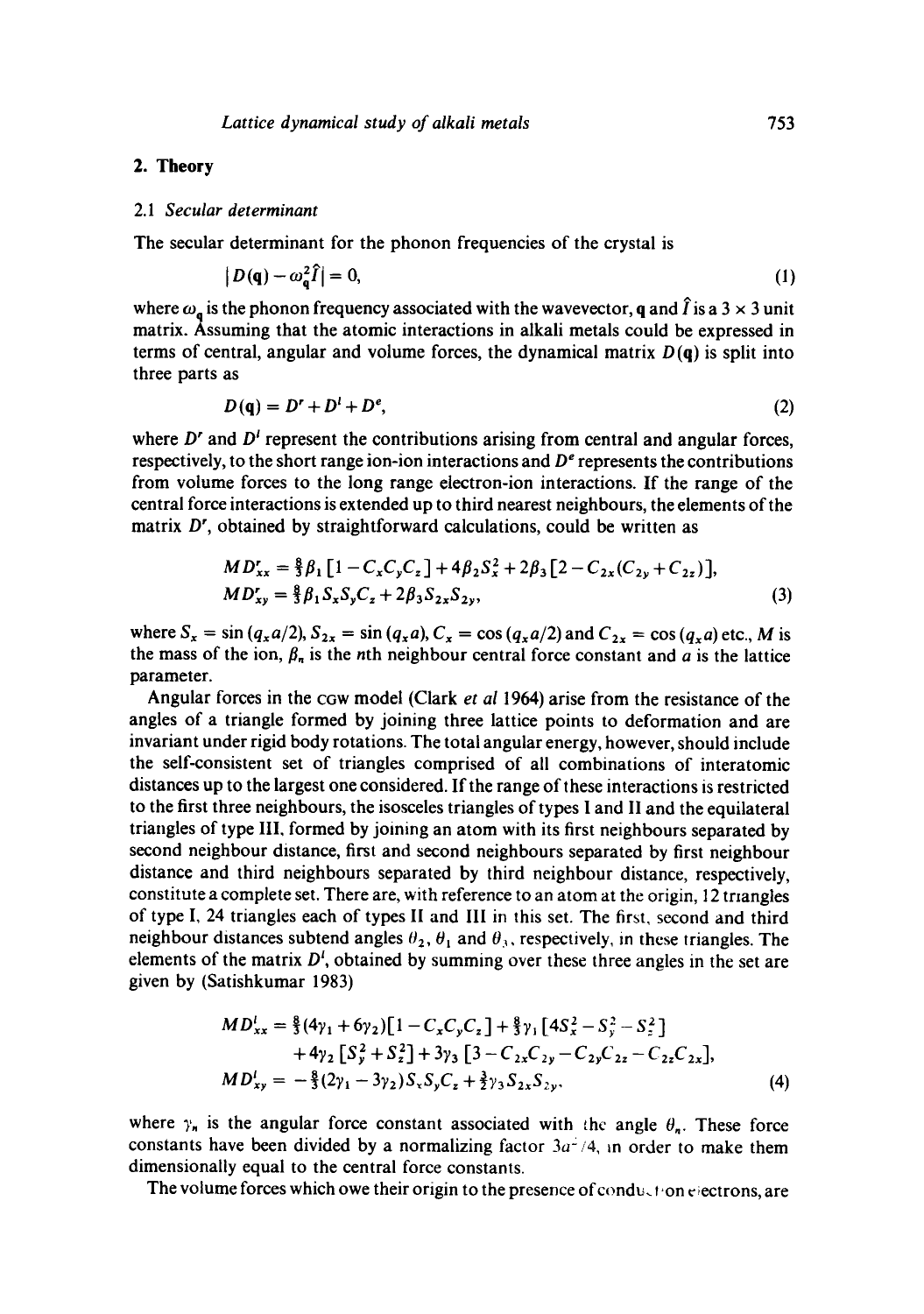## 754 *V Ramamurthy and M Satishkumar*

expressed in terms of the deformation potential. When the exchange and correlation effects are taken into account through an appropriate screening function, the elements of the matrix  $D<sup>e</sup>$  which include the contributions from umklapp processes are given by (Ramamurthy and Singh 1978)

$$
MD_{xy}^{e} = \frac{C'}{2} \left\{ \sum_{g} \frac{(g-q)_x(g-q)_y S(g-q) F(g-q)}{(g-q)^2 + F(g-q)/a^2} \right\},
$$
(5)

where C' is an adjustable constant related to the bulk modulus  $K_e$  of the electron gas, g is a reciprocal lattice vector and  $S(\eta)$  is the interference factor defined by

$$
S(\eta) = \int_{\Omega} \exp(i\eta \cdot \mathbf{r}) d\Omega / \Omega, \tag{6}
$$

and has been evaluated exactly over the actual shape of the atomic polyhedron for the bcc lattice (Ramamurthy 1978).  $F(\eta)$  is a screening function which is determined by the choice of the screening approximation. A large number of expressions exist in literature and the following three expressions were used for  $F(\eta)$  in the present work: **(i)** the simple random-phase approximation

$$
F(\eta) = F_0(\eta) = \frac{a^2 K_s^2}{2} \left[ 1 + \frac{4K_F^2 - \eta^2}{4K_F \eta} \ln \left| \frac{2K_F + \eta}{2K_F - \eta} \right| \right],\tag{7}
$$

where  $K_s$  and  $K_s$  are the Thomas-Fermi screening parameter and the Fermi wavevector, respectively;

(ii) the Vashishta-Singwi (1972) approximation

$$
F(\eta) = F_0(\eta) \left[ 1 - \frac{F_0(\eta)A}{a^2 \eta^2} \left\{ 1 - \exp\left[ -B(\eta/K_F)^2 \right] \right\} \right]^{-1},
$$
 (8)

where the values of the constants  $A$  and  $B$  for alkali metals are given in table 2; (iii) the Taylor (1978) approximation

$$
F(\eta) = F_0(\eta) \left[ 1 - \frac{F_0(\eta)}{4a^2 K_f^2} \left\{ 1 + 0.1534 K_s^2 / 4K_f^2 \right\} \right]^{-1},
$$
\n(9)

which satisfies the compressibility sum rule exactly.

The first term on the right side of (5) corresponding to  $g = 0$  represents the contribution from normal processes to the elements of  $D<sup>e</sup>$ . Since these expressions do not affect the transverse modes of vibration, a model which does not include the contributions from the umklapp processes to the electron-ion interactions fails to satisfy the symmetry requirements of the lattice. The evaluation of the interference factor in (6) over the actual shape of the Wigner-Seitz cell (Sharan *et a11973;* Goel *et al*  1975; Ramamurthy and Neelakandan 1977) hardly serves any purpose especially when the umklapp processes are ignored. In the present investigation nearly 250 terms representing the contribution of umklapp processes associated with several reciprocal lattice vectors are included in the sum, and the elements of  $D<sup>e</sup>$  so obtained are consistent with the translational symmetry of the lattice as they contribute to the longitudinal as well as the transverse modes of vibrations. These expressions also reduce to a convenient form because the exact evaluation of (6) yields

$$
S(\eta) = 0 \quad \text{when} \quad \eta = g \neq 0. \tag{10}
$$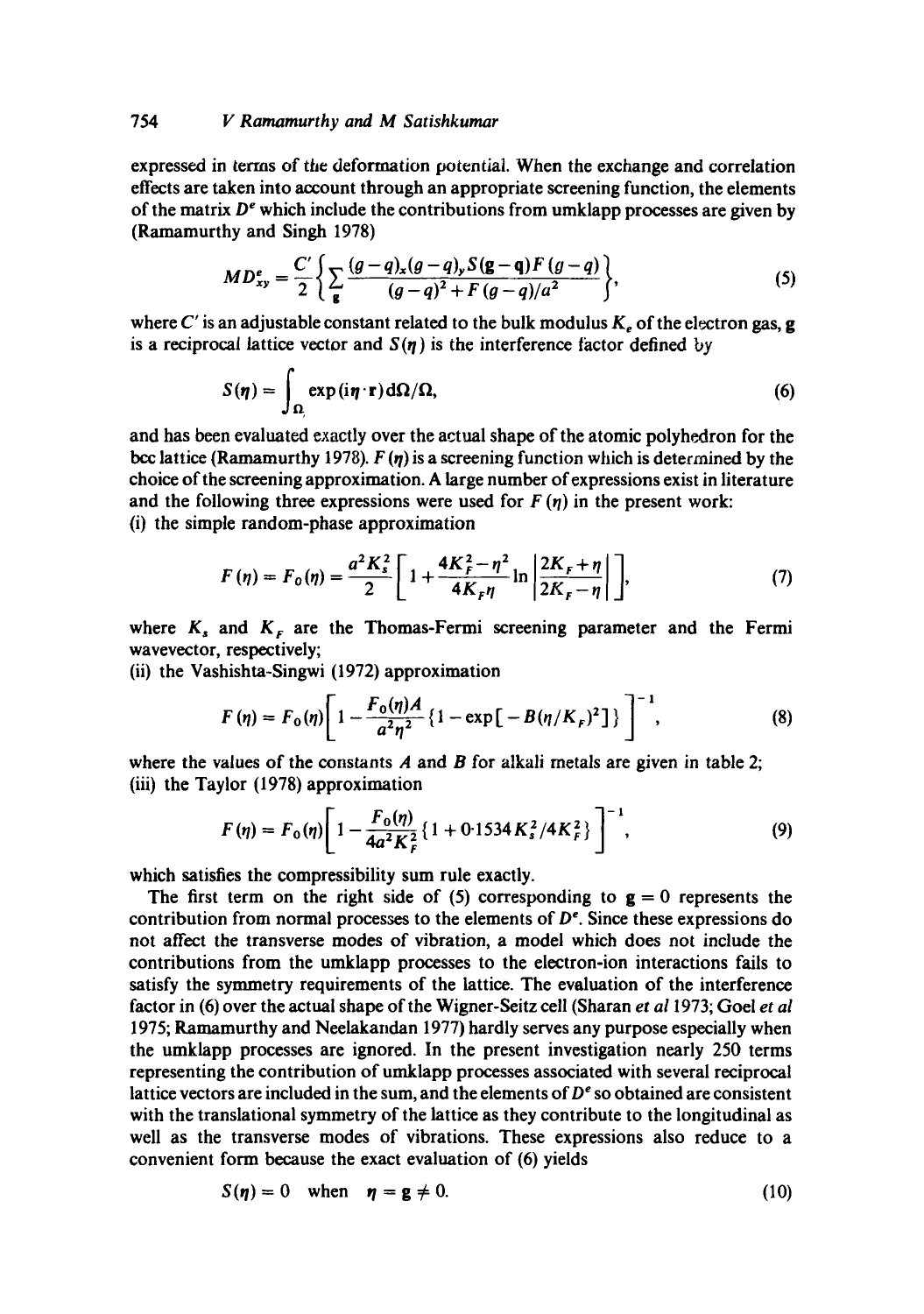#### 2.2 *Force constant evaluation*

The experimental values of three elastic constants and four zone boundary frequencies along the principal symmetry directions of the crystal are needed to evaluate seven force constants that appear in the dynamical matrix elements. For this purpose, the elastic constants are expressed in terms of these force constants by comparing the secular determinant in the long wavelength limit with the elastic determinant. These are given by

$$
aC_{11} = \frac{2}{3}\beta_1 + 2\beta_2 + 4\beta_3 + 8\gamma_1 + 4\gamma_2 + 6\gamma_3 + C',
$$
 (11a)

$$
aC_{12} = \frac{2}{3}\beta_1 + 2\beta_3 - 4\gamma_1 - 2\gamma_2 - 3\gamma_3 + C'
$$
 (11b)

and 
$$
aC_{44} = \frac{2}{3}\beta_1 + 2\beta_3 + \frac{4}{3}\gamma_1 + 6\gamma_2 + 6\gamma_3.
$$
 (11c)

In addition, the symmetry associated with the zone boundary points (100),  $(\frac{1}{2}, \frac{1}{2})$  and  $(\frac{1}{2}, \frac{1}{2})$  is exploited to obtain relevant relations between these frequencies and the force constants by solving the secular determinant. These are given by

$$
4\pi^2 M v_L^2(100) \equiv 4\pi^2 M v_T^2(100) = \frac{16}{3} (\beta_1 + 4\gamma_1 + 6\gamma_2) + \frac{C'}{2} SL(100), \tag{12a}
$$

$$
4\pi^2 M v_L^2(\frac{1}{2}\frac{1}{2}0) = 4(\frac{4}{3}\beta_1 + \beta_2 + \beta_3 + \frac{10}{3}\gamma_1 + 7\gamma_2 + 3\gamma_3) + \frac{C'}{2} SL(\frac{1}{2}\frac{1}{2}0),
$$
 (12b)

$$
4\pi^2 M v_{T_1}^2(\frac{1}{2}\frac{1}{2}0) = 4(\beta_2 + 6\gamma_1 + 3\gamma_2 + 3\gamma_3) + \frac{C'}{2} ST_1(\frac{1}{2}\frac{1}{2}0),
$$
 (12c)

$$
4\pi^2 M v_{r_1}^2(\frac{1}{2}\frac{1}{2}0) = \frac{8}{3}(\beta_1 + 3\beta_3 + 2\gamma_1 + 9\gamma_2) + \frac{C'}{2}ST_2(\frac{1}{2}\frac{1}{2}0),
$$
 (12d)

and

$$
4\pi^2 M v_L^2(\frac{1}{2}\frac{1}{2}\frac{1}{2}) = 4\pi^2 M v_T^2(\frac{1}{2}\frac{1}{2}\frac{1}{2}) = 4(\frac{2}{3}\beta_1 + \beta_2 + 4\gamma_1 + 6\gamma_2)
$$
  
+ 
$$
\frac{C'}{2} SL(\frac{1}{2}\frac{1}{2}\frac{1}{2}),
$$
 (12e)

where  $SL(100)$ ,  $SL(\frac{1}{2}\frac{1}{2}0)$ ,  $ST_1(\frac{1}{2}\frac{1}{2}0)$ ,  $ST_2(\frac{1}{2}\frac{1}{2}0)$  and  $SL(\frac{1}{2}\frac{1}{2}\frac{1}{2})$  correspond to umklapp contributions to the appropriate modes of vibrations, represented by  $\{\ \}$  in (5) which is summed over several reciprocal lattice vectors including  $g = 0$  at the respective zone boundary points.

In the present investigations, the number of force constants of the cow model is reduced to six by neglecting the third neighbour central force constant,  $\beta_3$  in order to avoid the use of any transverse zone boundary frequencies along the  $\lceil \zeta \zeta 0 \rceil$  direction, in their evaluation. These constants have been evaluated uniquely by making use of the remaining frequencies and elastic constants. The experimental values of the elastic constants along with the atomic mass and lattice parameter of all alkali metals are given in table I and the corresponding values of the three zone boundary frequencies as well as the values of the constants A and B appearing in  $(8)$  are given in table 2. Numerical values of the force constants, calculated using these data in lithium, sodium, potassium, rubidium and cesium are listed in table 3.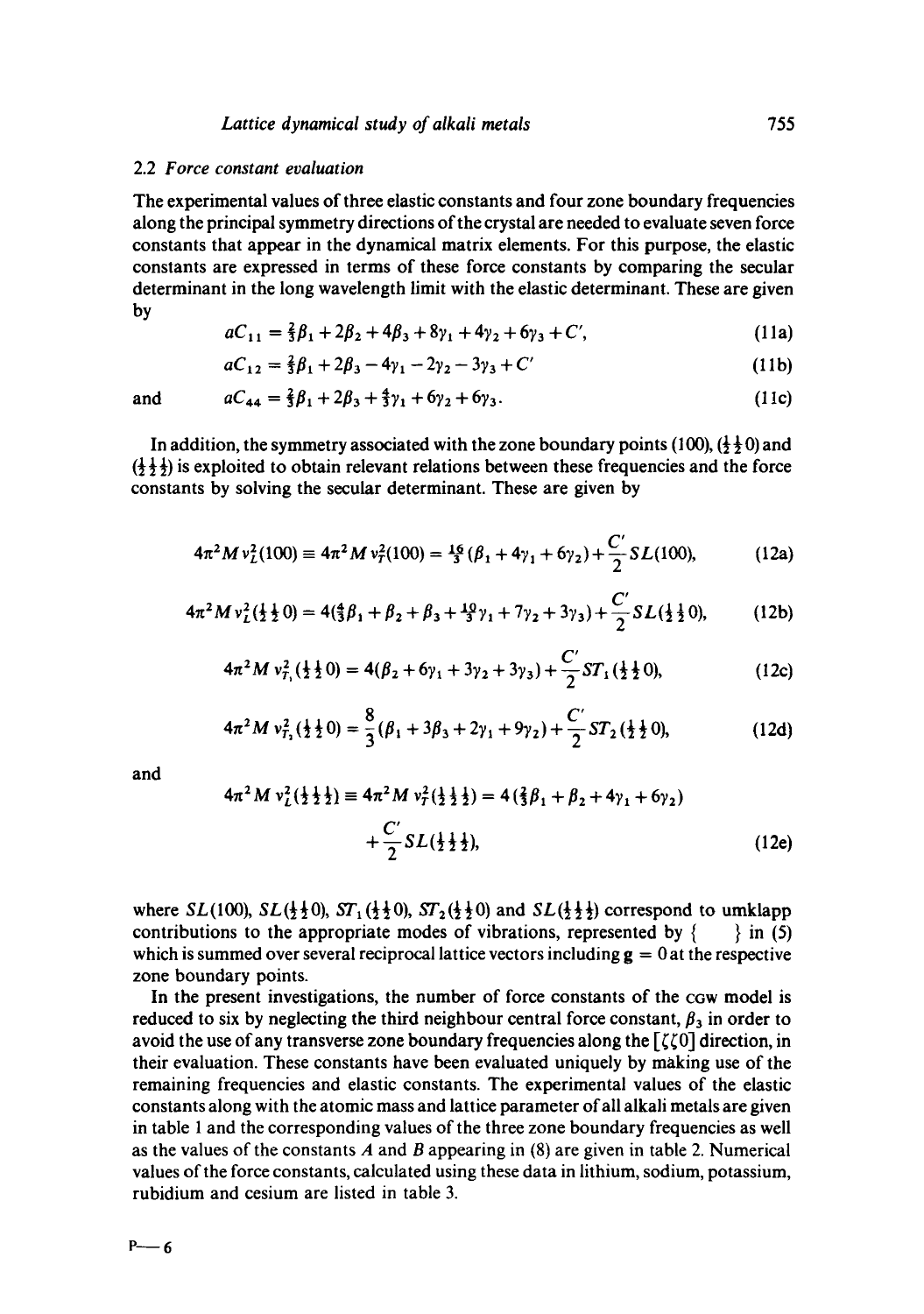|           |                      |                     | $C_{11}$ | $C_{12}$            | $C_{44}$ |                                     |  |
|-----------|----------------------|---------------------|----------|---------------------|----------|-------------------------------------|--|
| Metal     | М<br>$(10^{-27}$ kg) | a<br>$(10^{-10} m)$ |          | $(10^{10} Nm^{-2})$ |          | Reference                           |  |
| Lithium   | 11.65                | 3.484               | $1-435$  | $1-208$             | 1.075    | Slotwinski and<br>Trivisonno (1969) |  |
| Sodium    | 38.18                | 4.240               | 0.816    | 0.679               | 0.570    | Diederich and<br>Trivisonno (1966)  |  |
| Potassium | 64.91                | 5.226               | 0.415    | 0.340               | 0.284    | Marquardt and<br>Trivisonno (1965)  |  |
| Rubidium  | 142.00               | 5.628               | 0.312    | 0.262               | 0.186    | Gutman and<br>Trivisonno (1967)     |  |
| Cesium    | $220-70$             | 6.050               | 0.247    | 0.206               | 0.148    | Kollarits and<br>Trivisonno (1968)  |  |

Table 1. Atomic mass, lattice parameter and elastic constants of alkali metals.

Table 2. Screening constants and experimental zone boundary frequencies of alkali metals.

|           |       | B*    | $v_r(100)$ | $v_L(\frac{1}{2}\frac{1}{2}0)$ | $v_1(\frac{1}{2},\frac{1}{2})$ |                                        |
|-----------|-------|-------|------------|--------------------------------|--------------------------------|----------------------------------------|
| Metal     | $A^*$ |       |            | THz.                           |                                | Reference                              |
| Lithium   | 1 007 | 0.299 | 8.800      | 9.150                          | 7.000                          | Smith et al (1968)                     |
| Sodium    | 1.078 | 0.286 | 3.580      | 3.890                          | 2.880                          | Woods $et$ al $(1962)$                 |
| Potassium | 1.167 | 0.271 | 2.210      | 2 3 8 0                        | $1-780$                        | Cowley et al (1966)                    |
| Rubidium  | 1.198 | 0.266 | 1.320      | 1.445                          | 1.110                          | Copley and<br>Brockhouse (1973)        |
| Cesium    | 1.235 | 0.260 | 0.943      | 1.054                          | 0.789                          | Ramamurthy and<br>Satishkumar (1981)** |

\*Vashishta and Singwi (1972); \*\*Homologous frequencies.

|           | $10^{-3}$ Nm <sup>-1</sup> ). |       |        |     |     |           |
|-----------|-------------------------------|-------|--------|-----|-----|-----------|
| Metal     | β,                            | β,    | γ,     | γ2  | γ,  | $\bm{C}'$ |
| Lithium   | 1747                          | - 266 | $-127$ | 426 | 33. | 3485      |
| Sodium    | 3658                          | 736   | - 79   | 24  | -11 | 143       |
| Potassium | 2020                          | 399   | $-50$  | 38  | 4   | 294       |
| Rubidium  | 1328                          | 379   | $-58$  | 46  | 7   | 430       |
| Cesium    | 1125                          | 344   | $-57$  | 29  | 7   | 347       |

Table 3. Force constants of alkali metals (in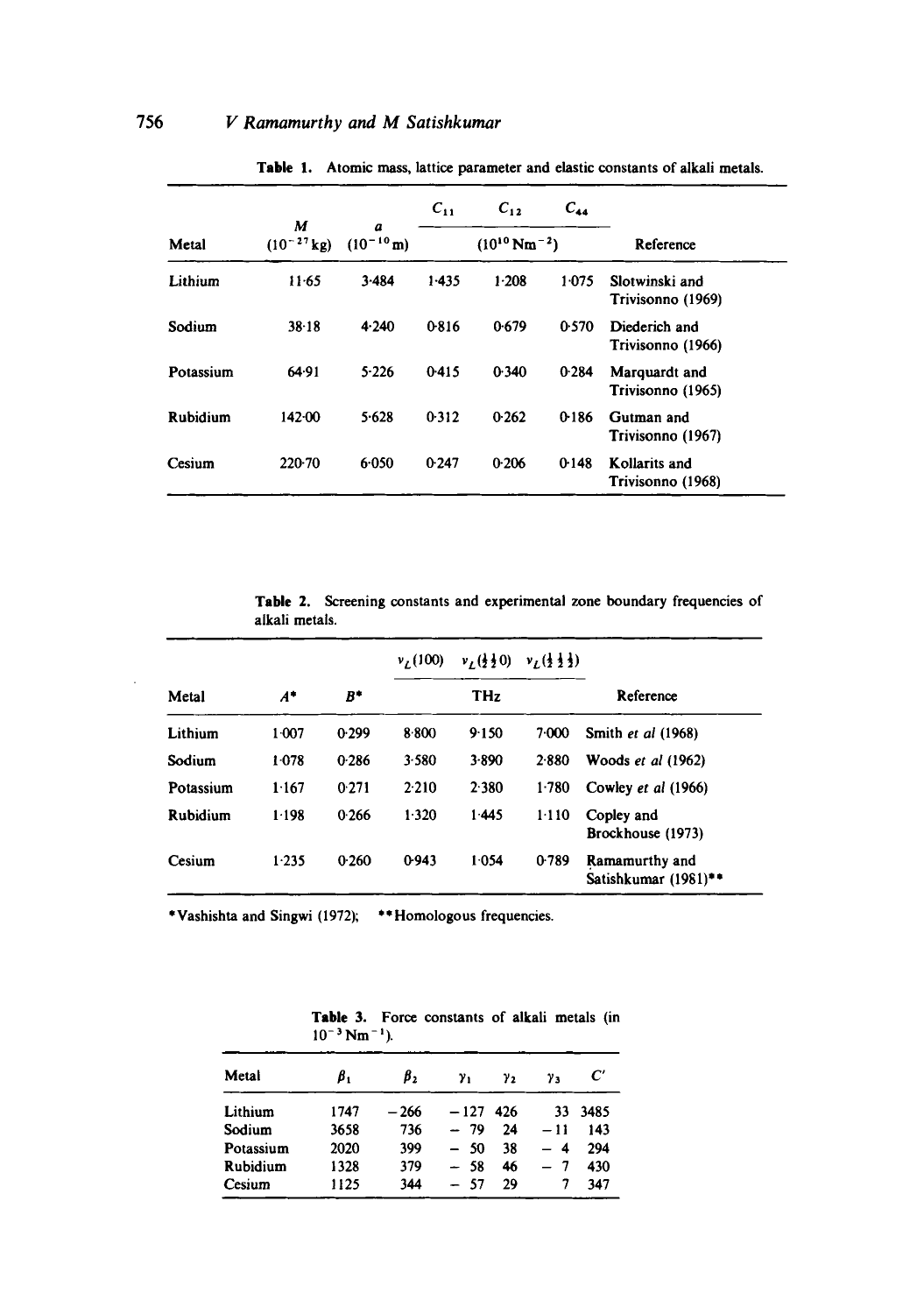## **3. Results**

The phonon frequencies of lithium, sodium, potassium, rubidium and cesium have been calculated by solving the secular determinant along the principal symmetry directions of the crystal as well as at 47 selected wave vectors spread over the reduced Brillouin zone using three different screening functions *viz* (7), (8) and (9) for  $F(\eta)$  in the evaluation of the force constants. The evaluation of  $\beta_3$  or the use of different sets of zone boundary frequencies or elastic constants in the evaluation of other force constants was precluded by the large experimental errors associated with the smaller zone boundary frequencies,  $v_{T_1}(\frac{1}{2}\frac{1}{2}0)$  and  $v_{T_2}(\frac{1}{2}\frac{1}{2}0)$ . The numerical values of the force constants are altered with the screening function. Nevertheless, it was observed that the phonon frequencies derived from the three sets of force constants are not significantly different from each other and therefore only the results obtained from the set shown in table 3 are presented here. The dispersion curves of lithium, sodium, potassium, rubidium and cesium obtained by plotting their phonon frequencies as a function of reduced wave vector,  $\zeta$  along the principal symmetry directions are shown in figures 1-3 respectively. Further, the experimental phonon frequencies of lithium,



**Figure** 1. Dispersion curves of lithium along the principal symmetry directions. The arrow indicates the wavevector  $\zeta_c = 0.49$  at which the L and T branches crossover along the [ $\zeta$ 00] direction.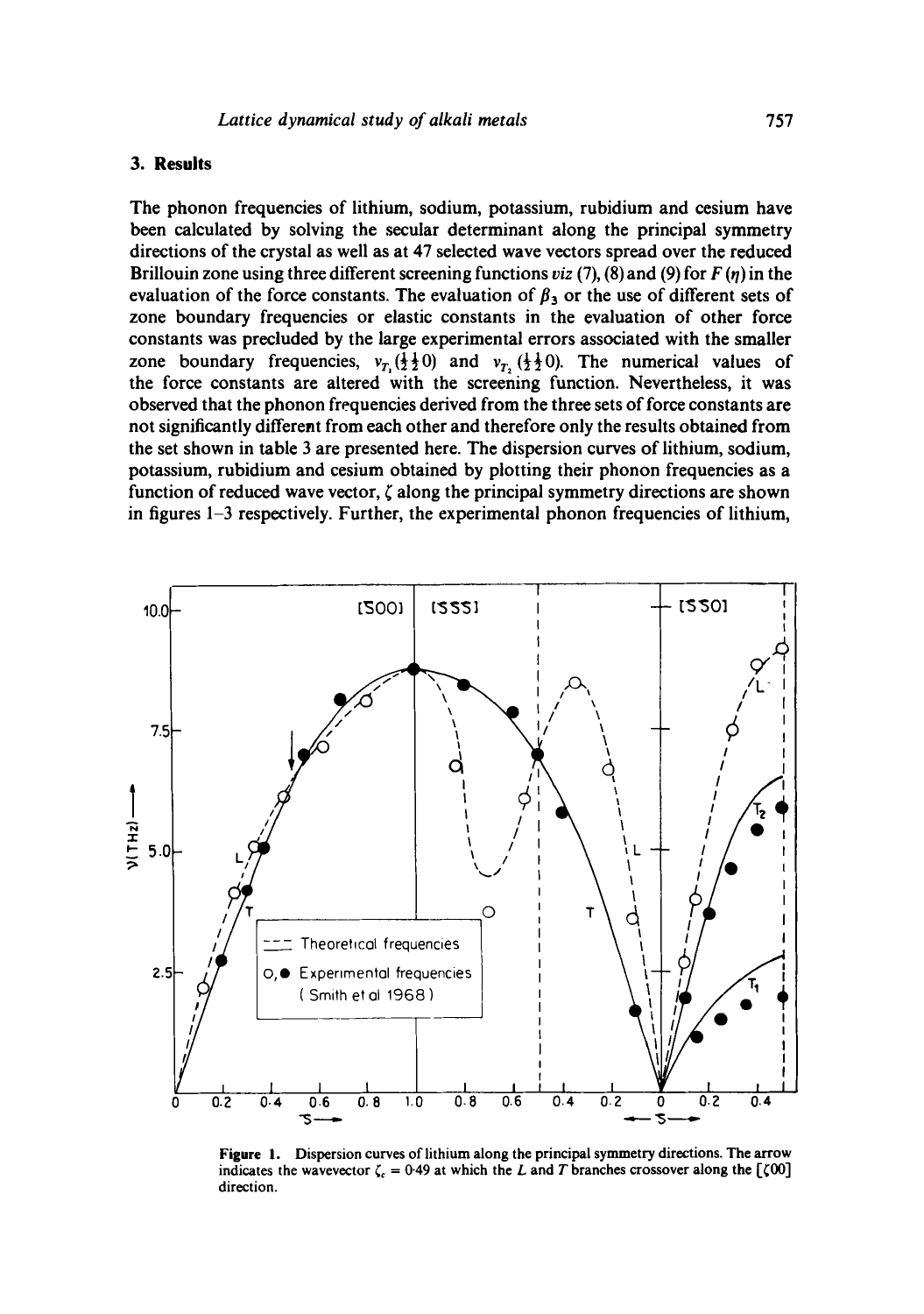

Figure 2. Dispersion curves of sodium and potassium along the principal symmetry directions.

sodium, potassium and rubidium as well as the homologous phonon frequencies of cesium are plotted as a function of  $\zeta$  in all these figures to facilitate their comparison with the present theoretical frequencies.

The phonon frequency distribution function,  $G(v)$  has been determined by dividing the Brillouin zone into  $10 \times 10 \times 10$  parts and giving the proper statistical weight to each of the frequencies calculated at the 47 irreducible wavevectors. In order to get approximately the same number of frequency intervals, the entire frequency range of lithium is divided into intervals of 0-25 THz, that of sodium and potassium into intervals of 0.1 THz whercas that of rubidium and cesium is divided into intervals of 0.05THz. The phonon frequency histograms of alkali metals, obtained by root sampling technique (Dayal and Sharan 1960, 1961) have been made use of in the evaluation of their lattice specific heats in the temperature range 5-160K. The equivalent Debye temperature,  $\theta_p$  calculated from the theoretical values of lattice specific heat is plotted as a function of temperature for lithium, sodium and potassium, rubidium and cesium in figures 4a, b, c respectively. Besides,  $\theta_p$  values, calculated from the experimental values of lattice specific heats of all alkali metals (Krier *et al* 1957; Martin 1960; Filby and Martin 1965) obtained after subtracting the electronic contributions as well as the theoretical values of the lattice specific heats of lithium,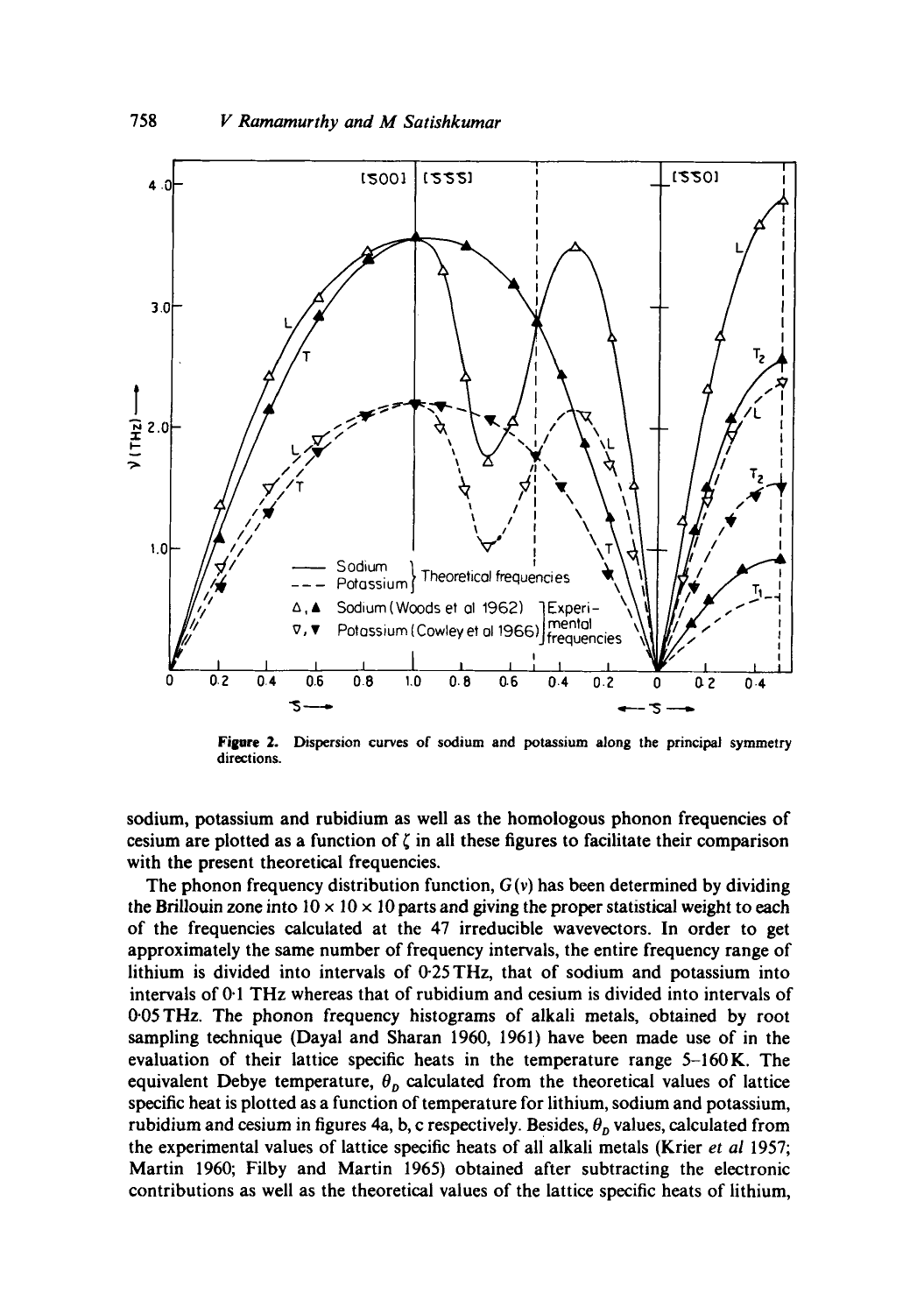

**Figure** 3. Dispersion curves of rubidium and cesium along the principal symmetry directions.

sodium and potassium deduced on the basis of a cGw model which does not satisfy the translational symmetry of the lattice (Ashokkumar 1973; Sharan *et a11973)* are shown in the respective figures to facilitate their comparison with the present values.

# **4. Discussion**

It is obvious from figure 1 that the longitudinal branch of lithium crosses over the transverse branch at  $\zeta \sim 0.49$  and then becomes degenerate with the latter at the zone boundary point, (1 0 0). On the contrary, figures 2 and 3 show that the corresponding branches of sodium, potassium, rubidium and cesium do not crossover at any wavevector and they do degenerate at (1 0 0). Further, the transverse and longitudinal branches of all alkali metals along the  $[\zeta \zeta \zeta]$  direction degenerate at the point  $(\frac{1}{2}, \frac{1}{2})$ . It should therefore be clear from these figures that the cow model has succeeded in reproducing the crossover in lithium at a wavevector which is not very much different from its experimental value of 0.46, without producing any crossover in other alkali metals as well as the degeneracies at (100) and  $(\frac{1}{2}, \frac{1}{2})$  which are consistent with the symmetry requirements of the lattice. In addition, the theoretical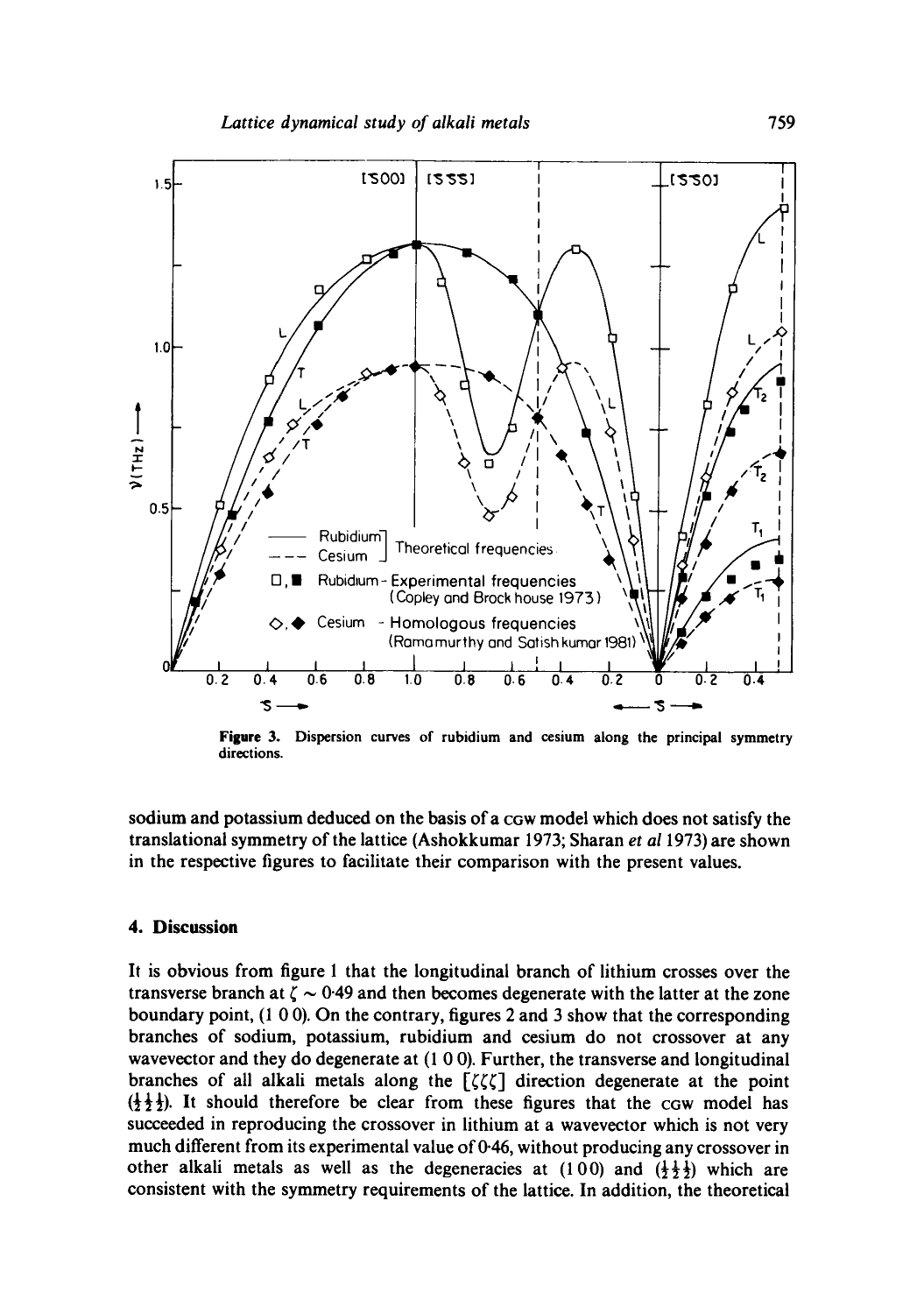

**Figure 4.**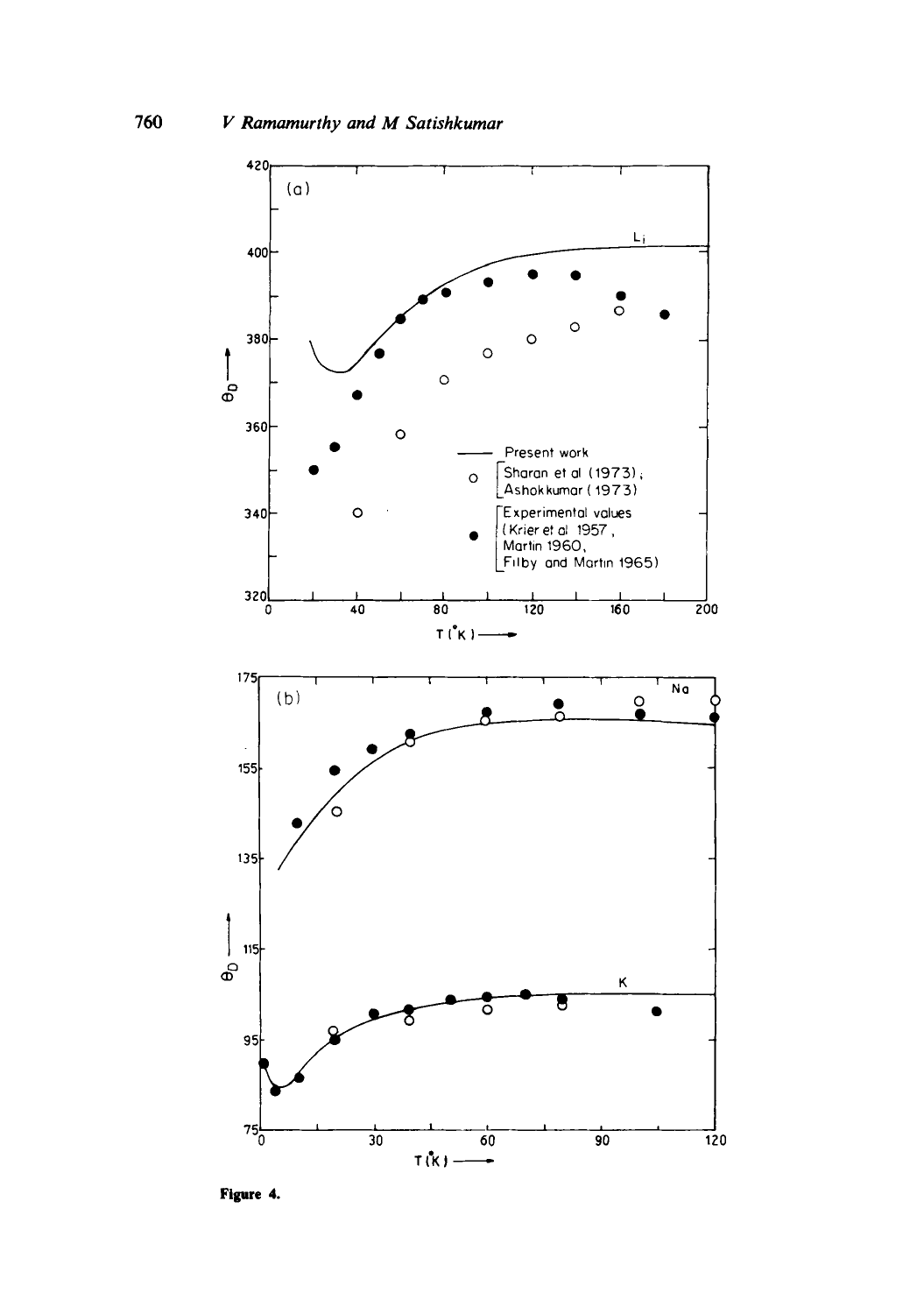

**Figure 4.**  $\theta_p$ -T curves of a. lithium, **b.** sodium and potassium c. rubidium and cesium.

phonon frequencies and the corresponding experimental or homologous phonon frequencies of alkali metals are in excellent agreement with each other at all wave vectors and polarizations. The maximum discrepancies between the two is  $\langle 5\frac{\%}{\%} \rangle$ which is of the same order as the uncertainties associated with these calculations, but some transverse frequencies of lithium and rubidium along  $[\zeta \zeta 0]$  direction are an exception. On the other hand, no lattice dynamical model has so far succeeded in deducing the actual phonon frequencies at all wave vectors along the  $\left[\zeta(0) T_1\right]$  and  $[\zeta(0)T_2]$  branches. It is precisely because of this reason that these zone boundary frequencies were not made use of in the evaluation of the force constants of the present model or many other models. Further, the phonon frequencies of  $\left[\zeta(0) T_1 \right]$  being small, they could not be measured in the case of potassium (Cowley *et al* 1966) while their measurements in other alkali metals were invariably associated with large errors. In view of this, the apparent differences between the experimental and theoretical frequencies of these branches are not really significant. Hence the lattice dynamical results of this unified study are far more reliable than those of earlier studies based on deficient models and confined to two or three alkali metals.

The success of the present cow model which incorporates some three-body interactions, in reproducing very accurately the experimental dispersion curves of all alkali metals, including the crossover in lithium implies that there is hardly any variation in the nature or range of their interatomic forces and thus provides additional support to the existence of homology among their phonon frequencies (Ramamurthy and Satishkumar 1978, 1980). However, the numerical values of the angular force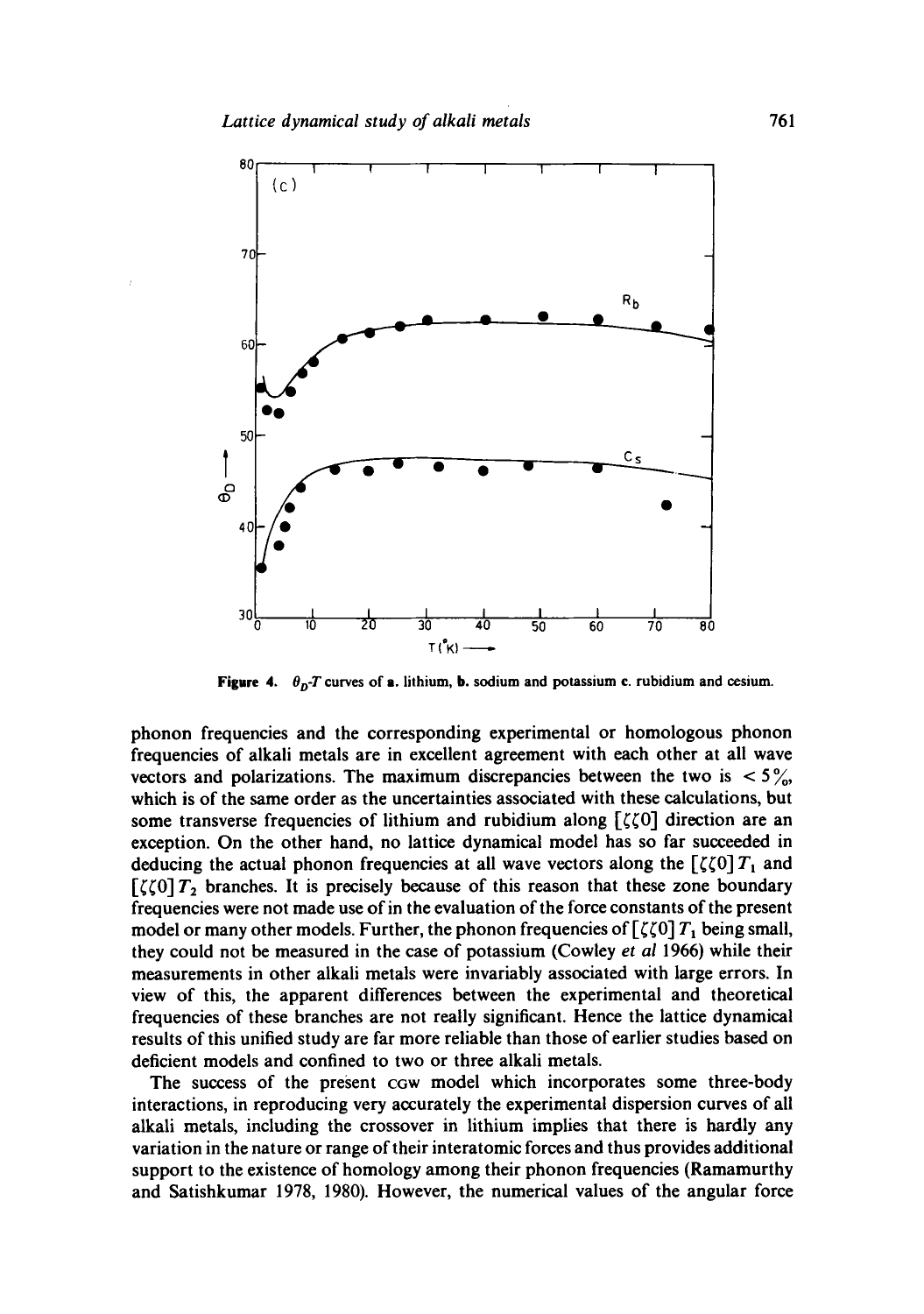constants, listed in table 3, seem to suggest that the three-body interactions of the CGW model are not really important in the case of alkali metals and hence they are incapable of producing a crossover in lithium along the  $[\zeta 00]$  direction. On the contrary, the umklapp processes which were included to restore translational symmetry to the CGW model, play a significant role in the success of the unified approach to the lattice dynamics of alkali metals. For instance, umklapp contribution to the transverse modes of vibration increases faster, with the wavevector along the  $\lceil \zeta 00 \rceil$  direction, than the normal and umklapp contributions to the longitudinal modes of vibration (Ramamurthy and Singh 1978). Besides, it is obvious from table 3 that the numerical value of  $C'$  which represents the strength of the electron-ion interactions, associated with lithium is an order of magnitude larger than those associated with other alkali metals. Larger values of C' in turn give rise to larger excess umklapp contributions to the transverse modes which become equal to and greater than the excess ion-ion contributions to the longitudinal modes, respectively, at and above some wavevector,  $\zeta_c$ and the two branches of lithium crossover at that wavevector. On the other hand, smaller excess umklapp contributions to the former can never match the excess ion-ion interactions to the latter at any wavevector and hence the dispersion curves of other alkali metals do not crossover.

It should therefore be obvious from this discussion that the phonon dispersion curves of lithium in general and their crossover along the  $\lceil \zeta(0) \rceil$  direction in particular, are highly sensitive to the manner in which the umklapp processes are incorporated into a lattice dynamical model whereas those of other alkali metals, with weak electron-ion interactions, are not. Consequently, the neglect of umklapp contributions which invariably destroys the translational symmetry (Tripathi and Behari 1971; Sharan *et al*  1973; Goei *et a11975;* Rai and Hemkar 1977; Gohel and Jani 1979; Khanna and Rathore 1979), their erroneous evaluation arising out of approximating the atomic polyhedron by a sphere of equivalent volume in (6) (Dacunha Lima *et al* 1974; Singh *et al* 1976; Bonelli and Shukla 1977; Sharma and Awasthi 1979) or ignoring the volume forces altogether (Cavalheiro and Shukla 1974; Prakash *et ai* 1974; Goel and Dayal 1977; Bonelli *et al* 1979; Khanna and Rathore 1979) resulted in the failure of earlier models to reproduce the phonon dispersion curves of lithium. The success of the present investigations clearly establishes that the observed crossover in lithium is not an anomalous property and the failure of a variety of force constant models to reproduce it should be attributed to their intrinsic deficiencies rather than to the variation in the nature or range of atomic interactions in alkali metals. Besides, the reproduction of the experimental crossover in lithium along the  $[500]$  direction by the earlier As models (Ramamurthy and Singh 1978; Satishkumar 1981) as well as by the present CGW model proves convincingly that the strong electron-ion interactions manifest themselves as a crossover in an alkali metal and the threc-body angular interactions have nothing to do with it. However, the strength of the electron-ion interactions, represented by  $C'$  is highly sensitive to the differences in the assumptions regarding the nature and range of the ion-ion interactions. It is not at all clear from the present investigations whether all lattice dynamical models produce a crossover in lithium when they incorporate the same volume forces. Hence it is essential to understand the role played by the ion-ion interactions in producing a crossover, by comparing a variety of force constant models which are free from any basic inadequacies. The results of this analysis are reported elsewhere (Ramamurthy and Satishkumar 1984).

Figures 4a–c clearly show that the theoretical values of  $\theta_n$  are in very good agreement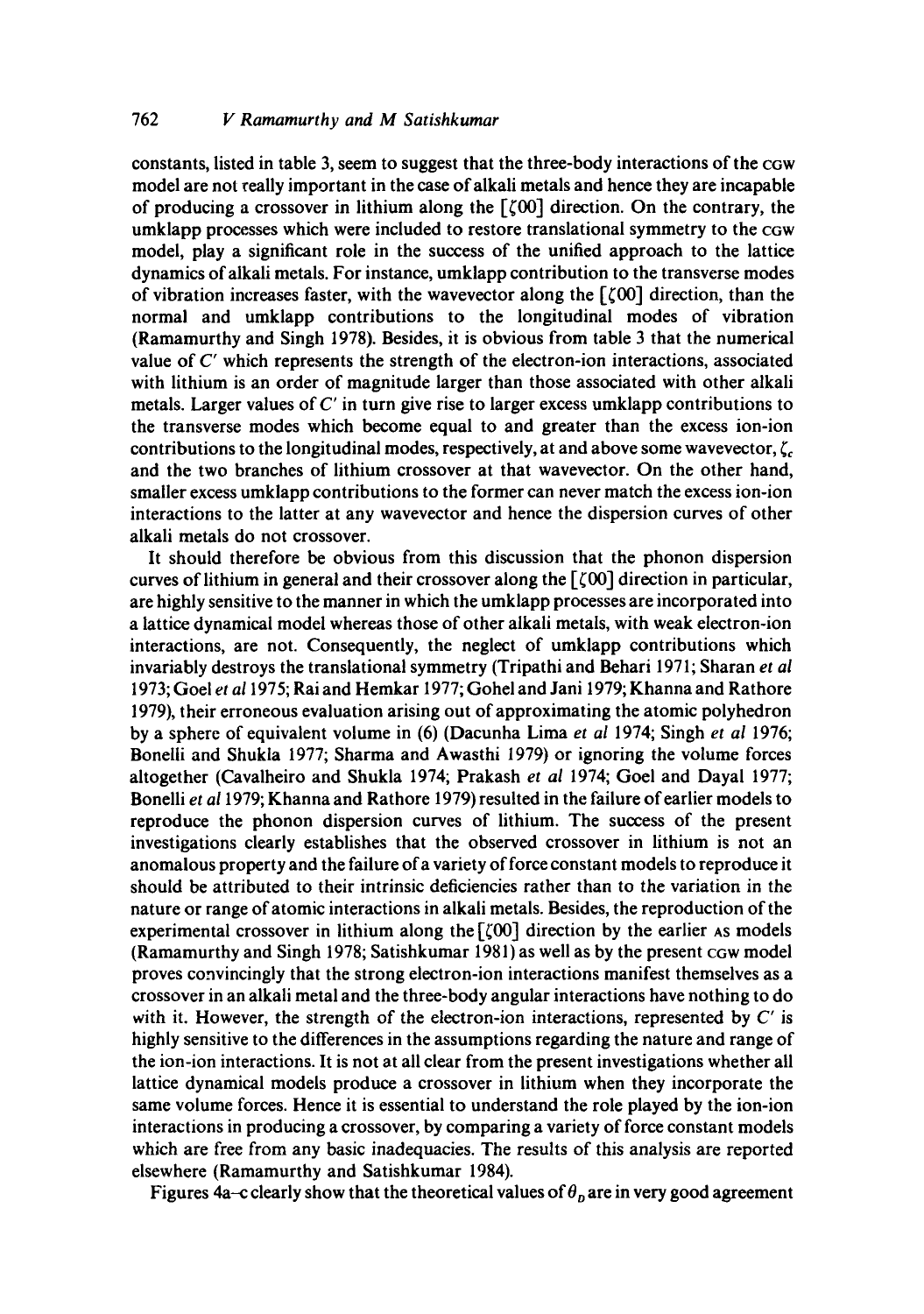with the corresponding experimental values, the maximum discrepancy between the two being  $<$  4  $\%$  in all cases. It is therefore reasonable to conclude that the unified study based on the CGw model reproduces the experimental lattice specific heats of all alkali metals over a wide temperature range. On the other hand,  $\theta_n$  values of lithium calculated by Sharan *et ai* (1973) are in poor agreement with the experimental as well as the present theoretical values at all temperatures whereas those of sodium and potassium (Ashokkumar 1973) are in excellent agreement with the latter values. It is, however, necessary to point out that these authors subtracted, wrongly, the electronic contributions to the specific heat from their theoretical lattice specific heats before deducing the Debye temperatures. As a consequence, the correct  $\theta_p$  values shown in figures 4(a) and (b) are lower than those actually obtained by Sharan *et al* (1973) and Ashokkumar (1973). Besides, these authors deduced the vibrational spectra of lithium, sodium and potassium on the basis of a cGw model which does not conform to the translational symmetry of the lattice. The neglect of umklapp processes together with the negative C' values lower the  $\theta_p$  values significantly in the case of lithium but they hardly have any effect on the  $\theta_p$  values of the other alkali metals. Hence the success of the present investigations in reproducing the experimental data on lattice specific heats of all alkali metals should be attributed to the incorporation of the umklapp contributions rather than the three-body angular forces in the cGw model. Nevertheless, there are differences between the theoretical and experimental  $\theta_p$  values at very low as well as at very high temperatures. The specific heat calculations using sampling technique are unsatisfactory at very low temperatures. Besides, lithium and sodium undergo martensitic transformation at 76K and 36K, respectively. Experimental values of specific heats below these temperatures correspond to hcp structure or a mixture of bcc and hcp structures. The apparent discrepancies between experimental and theoretical values in this region cannot, therefore, be attributed to the failure of the ccw model. On the other hand, the anharmonic effects which are responsible for thermal expansion become important at high temperatures and the experimental values of  $\theta_{\rm p}$  decrease with temperature. The present lattice dynamical model is incapable of reproducing these effects.

## **5. Conclusions**

It is obvious that the eGw model has reproduced the experimental dispersion curves of lithium, sodium, potassium, rubidium and the homologous dispersion curves of cesium as well as the experimental  $\theta_p$ -T curves of all alkali metals, very accurately, by incorporating the volume forces which satisfy the symmetry requirements of the lattice. The dispersion curves of an alkali metal crossover when the excess ion-ion contributions to the longitudinal vibrations are compensated by the excess umklapp contributions to the transverse vibrations at some wavevector along  $\lceil \zeta 00 \rceil$  direction. Larger values of *C',* corresponding to stronger electron-ion interactions, reproduce the observed crossover in lithium while smaller C' values supress it in other alkali metals. Besides the  $\theta_p$  values of the former are lowered whereas those of the latter are unaffected by the neglect of the umklapp processes. However, the three-body interactions of the cGw model are of no consequence in the lattice dynamical study of alkali metals. The success of this unified study invariably leads to the conclusion that there is hardly any variation in the nature or range of interatomic forces of alkali metals.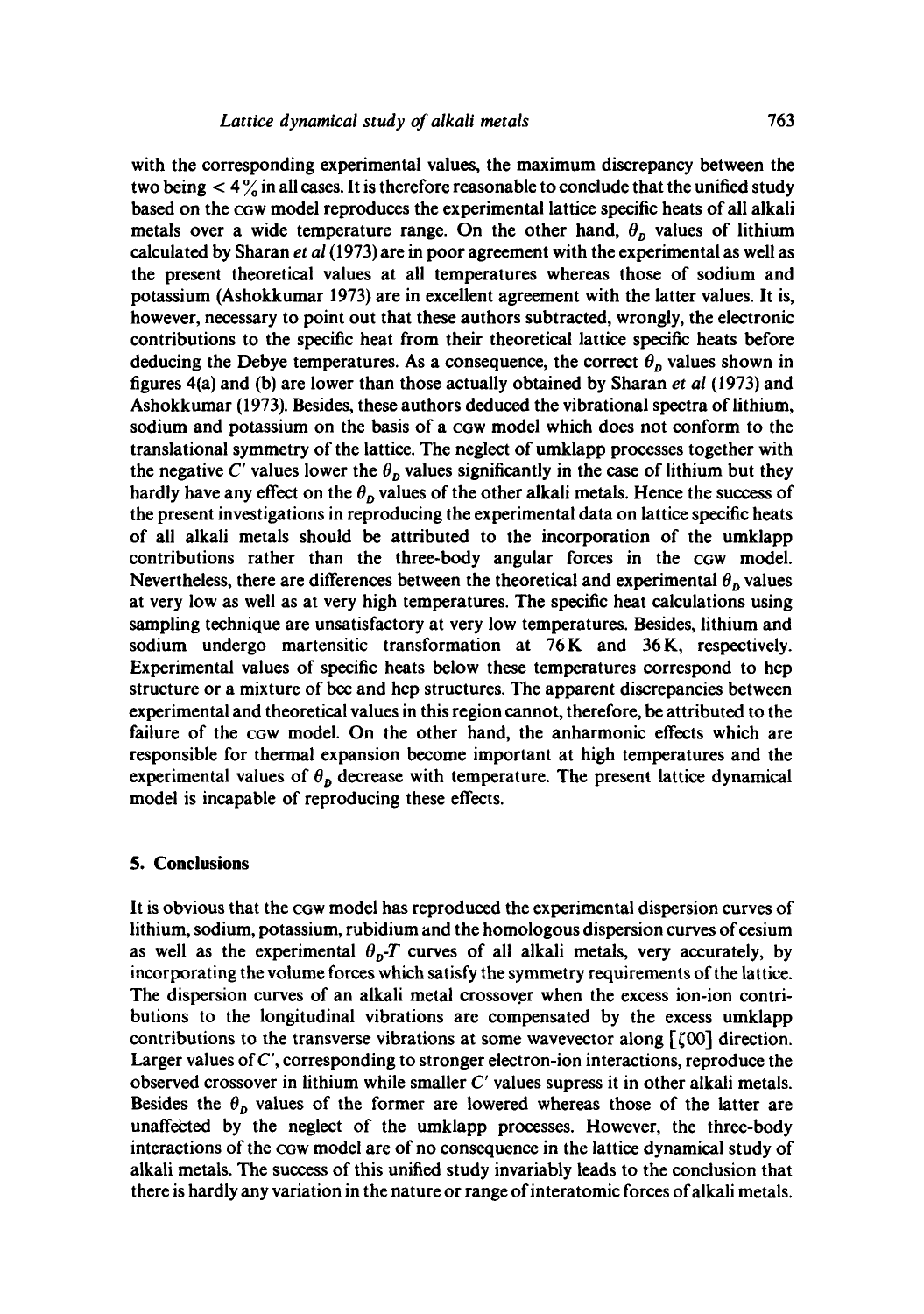# **Acknowledgements**

The authors are grateful to Dr Ashokkumar and Dr S B Rajendraprasad for many valuable and stimulating discussions. One of the authors (MS) is greatly indebted to Profs **L V** Sud and **B L** Sharma of the Regional Engineering College, Kurukshetra for **granting him leave.** 

## **References**

Animalu A O E, Bonsignori F and Bortolani V 1966 *Nuovo Cimento* B44 159 Ashokkumar 1973 *Noncentral interactions in metals* Ph.D. Thesis Indian Institute of Technology, Delhi p. 74 Bonelli E and Shukla M M 1977 *Acta Phys. Polon.* A51 339 Bonelli E, Machado J F C and Shukla M M 1979 *Acta Phys. Polon.* A56 43 Cavalheiro R and Shukla M M 1974 *Acta Phys. (Acad. Sci.) Hungary* 37 201 Clark B C, Gazis D C and Wallis R F 1964 *Phys. Rev.* A134 1486 Copley J R D and Brockhouse B N 1973 *Can. J. Phys.* 51 657 Cowley R A, Woods A D B and Dolling G 1966 *Phys. Rev.* 150 487 Dacunha Lima I C, Brescansin L M and Shukla M M 1974 *Physica* 72 179 Das S K, Roy D and Sengupta S 1977 *Pramana* 8 117 Dayal B and Sharan B 1960 *Proc. R. Soc. London* A259 361 Dayal B and Sharan B 1961 *Proc. R. Soc. London* A262 136 Diederich M E and Trivisonno J 1966 *J. Phys. Chem. Solids* 27 637 Filby J D and Martin D L 1965 *Proc. R. Soc. London* A284 83 Goel C M, Pandey B P and Dayal B 1975 *Phys. Status Solidi* B69 589 Goel C M and Dayal B 1977 *Indian J. Pure Appl. Phys.* 15 798 Gohel V B and Jani A R 1979 *Physica* B97 215 Gurskii Z A and Krasko (3 L 1971 *Soy. Phys. Doklady* 16 298 Gutman E J and Trivisonno J 1967 *J. Phys. Chem. Solids* 28 805 Ho P S 1968 *Phys. Rev.* 169 523 Jogi S 1974 *J. Phys. F4 11*  Khanna R N and Rathore R P S 1979 *Nuovo Cimento* B54 171 Kollarits F J and Trivisonno J 1968 *J. Phys. Chem. Solids* 29 2133 Krier C A, Craig R S and Wallace W E 1957 *J. Phys. Chem.* 61 522 Kushwaha M S and Kushwaha S S 1980 Indian J. Phys. A54 287 Marquardt W R and Trivisonno J 1965 *J. Phys. Chem. Solids* 26 273 Martin D L 1960 *Proc. R. Soc. London* A254 433, 444 Prakash, J, Pathak L P and Hemkar M P 1974 *J. Phys. Soc. Jpn.* 37 571 Prakash J, Pathak L P and Hemkar M P 1974 *J. Phys.* F4 1107 Prakash S and Joshi S K 1969 *Phys. Rev.* 187 808 Price D L, Singwi K S and Tosi M P 1970 *Phys. Rev.* **B2** 2983 Rai R C and Hemkar M P 1977 *Phys. Status Solidi* B79 289 Ramamurthy V 1978 *Pramana* 11 233 Ramamurthy V 1982 *Phys. Status Solidi* BII2 463 Ramamurthy V and Neelakandan K 1977 *Indian J. Pure Appl. Phys.* 15 312 Ramamurthy V and Satishkumar M 1978 *Phys. Status Solidi* Bg0 117 Ramamurthy V and Satishkumar M 1980 *Czech. J. Phys.* B30 167 Ramamurthy V and Satishkumar M 1981 *Physica* Bill 297 Ramamurthy V and Satishkumar M 1984 *Physica* B125 63 Ramamurthy V and Singh K K 1978 *Phys. Status Solidi* Bg5 761 Ramji Ran R and Rajput A 1981 *Phys. Status Solidi* BI06 393 Rathore R P S and Verma M P 1977 *Indian J. Pure Appl. Phys.* 15 467 Satishkumar M 1981 *Physica* BI04 343 Satishkumar M 1983 *Lattice dynamics and homology of alkali metals* Ph.D. Thesis, Indian Institute of

Technology, Delhi p. 37